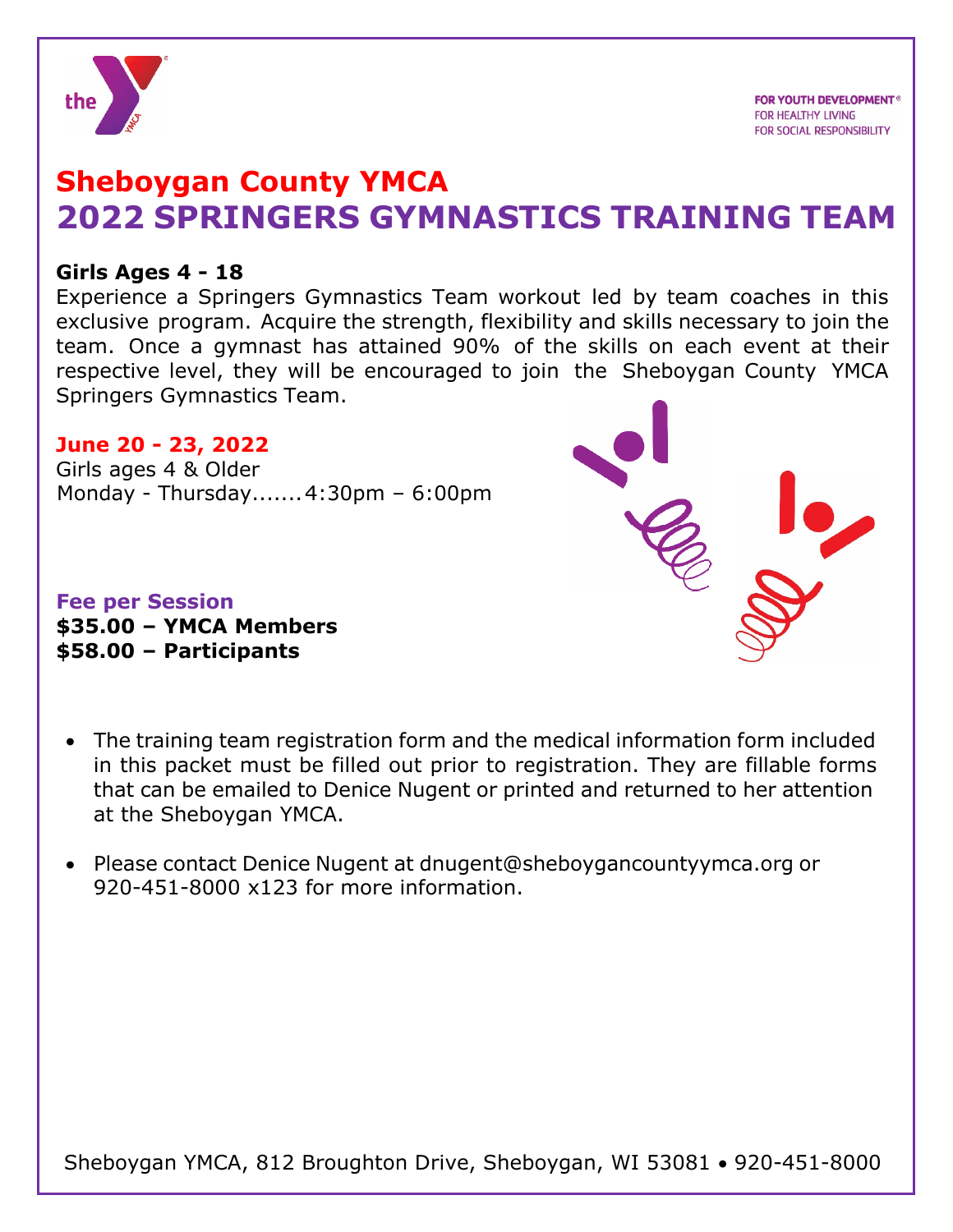

### **Sheboygan County YMCA 2022 SPRINGERS TRAINING TEAM REGISTRATION FORM**

 $\rightarrow$  Click on the button to email these fillable forms to Denice. When using fillable PDF forms in Google Chrome or Safari browsers, you must click "open with system viewer" to use all features of the fillable form.

 $\rightarrow$  The forms can also be saved as your child's name and attached in an email to Denice.

| ☑<br>Ages<br>Girls Ages 4 & Older<br>$\Box$<br>Monday - Thursday<br>$4:30 \text{pm} - 6:00 \text{pm}$ | $\boxtimes$ Fee per Session<br>$\Box$ \$35.00 - YMCA Member<br>\$58.00 - Participant |  |  |  |
|-------------------------------------------------------------------------------------------------------|--------------------------------------------------------------------------------------|--|--|--|

**Hold Harmless Agreement**

I hereby agree to waive any claim or liability on the YMCA arising out of use of the facility, and further agree that I will indemnify and save harmless the YMCA from any and all claims of every kind and description which may be brought against the YMCA on account of death, injury or damage to persons or property received by any persons by reason of acts or omissions of the users in their use. I understand the above responsibilities and I give permission for my child to participate and be photographed in YMCA activities. I have read the registration policy in the program brochure and this participation release.

### **Parent/Guardian Signature** \_\_\_\_\_\_\_\_\_\_\_\_\_\_\_\_\_\_\_\_\_\_\_\_\_\_\_\_\_\_\_\_\_\_\_\_\_\_\_\_\_\_\_\_**Date** \_\_\_\_\_\_\_\_\_\_\_\_\_\_\_\_\_\_\_

|  |  |  | . .<br>-<br>$\sim$ | . . |
|--|--|--|--------------------|-----|
|  |  |  |                    |     |

#### **Payment Options**

 Online Registration done at www.sheboygancountyymca.org. Payments will be verified by YMCA staff.*(Session 22SU, Program Code 1GTRAIN01)*

| $\Box$ Cash                                |                        |                           |
|--------------------------------------------|------------------------|---------------------------|
| $\Box$ Check #                             |                        |                           |
| Credit Card (Mastercard, Visa or Discover) |                        |                           |
| Card $#$                                   | <b>Expiration Date</b> | Security Code ___________ |
| ______                                     |                        |                           |

- *Please return the registration form to the Sheboygan YMCA, Attention Denice Nugent.*
- *For more information, contact Denice at dnugent@sheboygancountyymca.org or 920-451-8000 x123.*

| Receip                                                                                                                                                | Darc | Jla, |
|-------------------------------------------------------------------------------------------------------------------------------------------------------|------|------|
| $22SU-$<br><i>I GTRAINN</i> 1<br>,<br>the contract of the contract of the contract of the contract of the contract of the contract of the contract of |      |      |